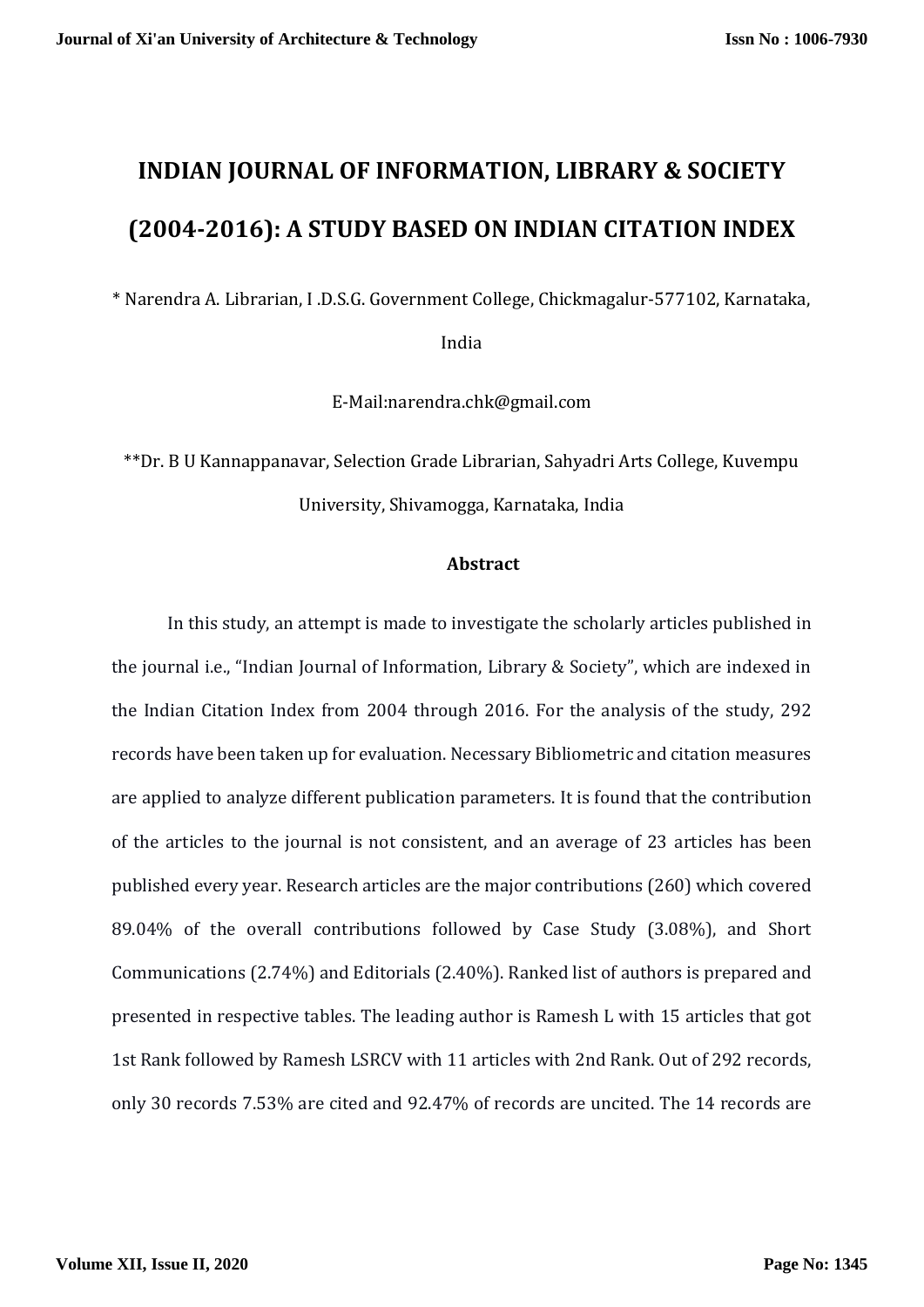self-cited. In the year 2012 Research Impact Indicator Value is more i.e, 0.085 followed 0.049 and 0.043 RII Values. But JCI is not available for this journal.

**Keywords:** Indian Citation Index, Bibliometric Analysis, Citation Analysis Citation, Self-Citation, Research Impact Indicator, Journal Citation Index,

#### **1. Introduction:**

Journals form the backbone of research activities. Their regular and usually frequent publication ensures that material contained between their covers is almost invariably, more up-to-date than that contained in book form. Journals play an important role in scholarly communication. Scholarly communication is the process by which scholars and scientists conduct their research works and results known to the world. So Assessing the Journals is very important. "The true barometer of Assessing the quality and quantity of a journal is the Citation Index. The Quality of work can rightly be judged through the number of citations that it gets. Therefore, a certain piece of articles or research paper carrying more number of citations get more impact than the work carrying less number of citations. Therefore, we always refer to some indexing and Abstracting databases like Scopus, Web of Science, Google Scholar to know the impact factor of a particular Journal, a particular Author, a particular article. Indian Citation Index (ICI) is also an Indexing and Abstracting Database developed by "The Knowledge Foundation" with the required support of M/s Diva Enterprises Pvt. Ltd...

In the present study, the "Indian Journal of Information, Library & Society" is analyzed to have an understanding of the year-wise distribution of contributions, type of document published and to identify the Authors who have contributed more articles. Also, analyze the journal in terms of Journal Current Index and Research Impact Indicator, Citation and percentage of uncited records.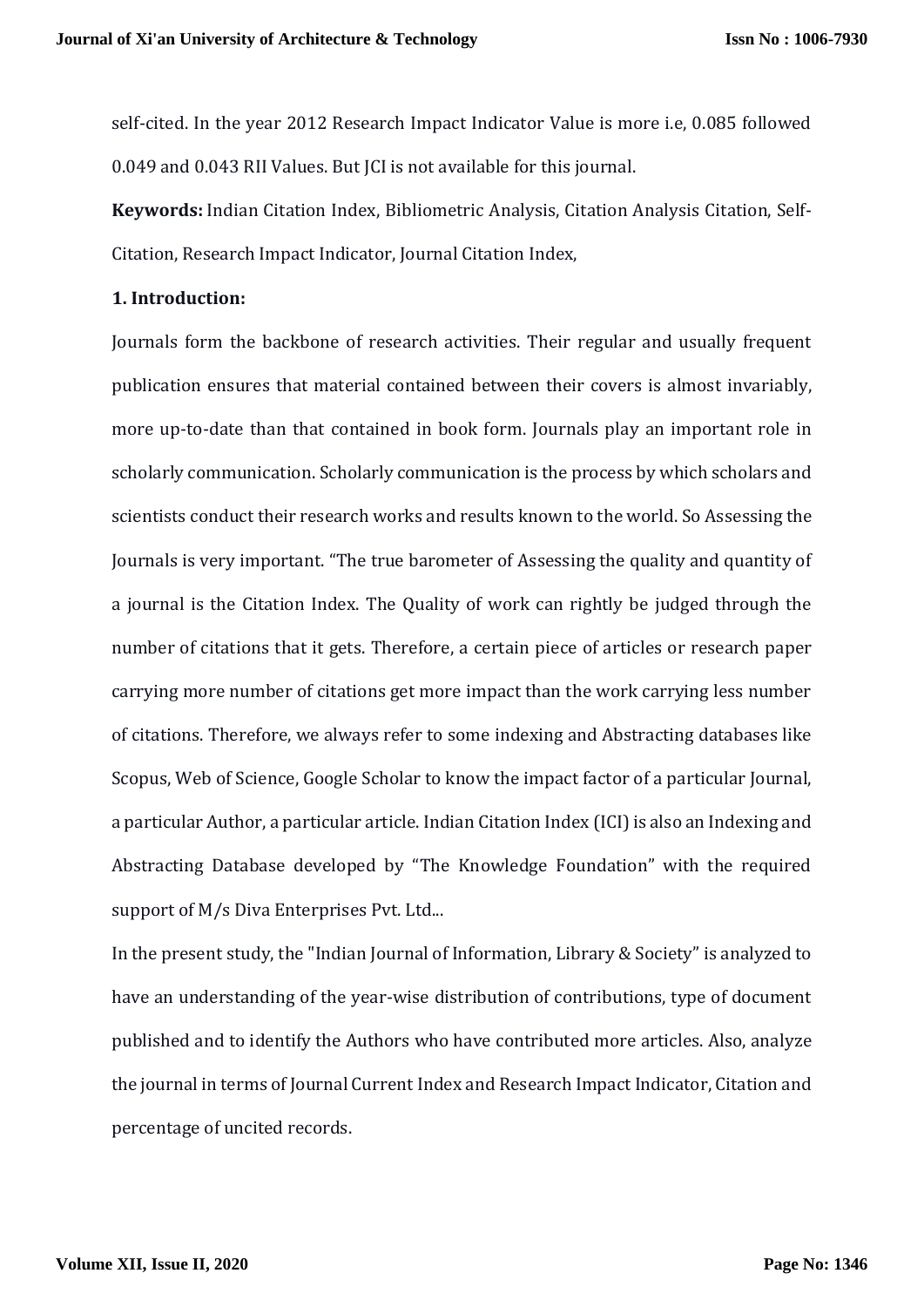# **2. Objectives of the Study:**

- $\triangleright$  To identify the quantity and compile a list of contributions to the journal "Indian" Journal of Information, Library & Society" during 2004-2016.
- $\triangleright$  To map the year-wise distribution of articles.
- $\triangleright$  To know the forms-wise distribution of records.
- $\triangleright$  To identify and prepare the ranked list of authors.
- $\triangleright$  To identify the Citations, Self-citations, and Uncited articles %.
- $\triangleright$  To find out the Journal Current Index (JCI) and Assess Journal Research Impact Indicator (RII).

## 3. **Scope and Limitations of the Study**

The present study based on the records published in the Indian Journal of Information, Library & Society, which are indexed in the Indian Citation Index database during the period 2004-2016.

#### **4. Methodology:**

**Indian Citation Index** is an Indexing and Abstracting Database, developed by "The Knowledge Foundation" with the required support of M/s Diva Enterprises Pvt. Ltd. ICI Database covering nearly 1000 top Indian scholarly journals encompassing all disciplines of knowledge. ICI Database enables access and empowers the user to search, track, and measure and collaborates in sciences, social sciences, arts, and humanities to turn raw data into powerful knowledge one that needs.

The data for this study downloaded from the Indian Citation Index database. For downloading the data, the advanced search option is used. The data of the" Indian Journal of Information, Library & Society" extracted for the period 2004-2016. In addition, the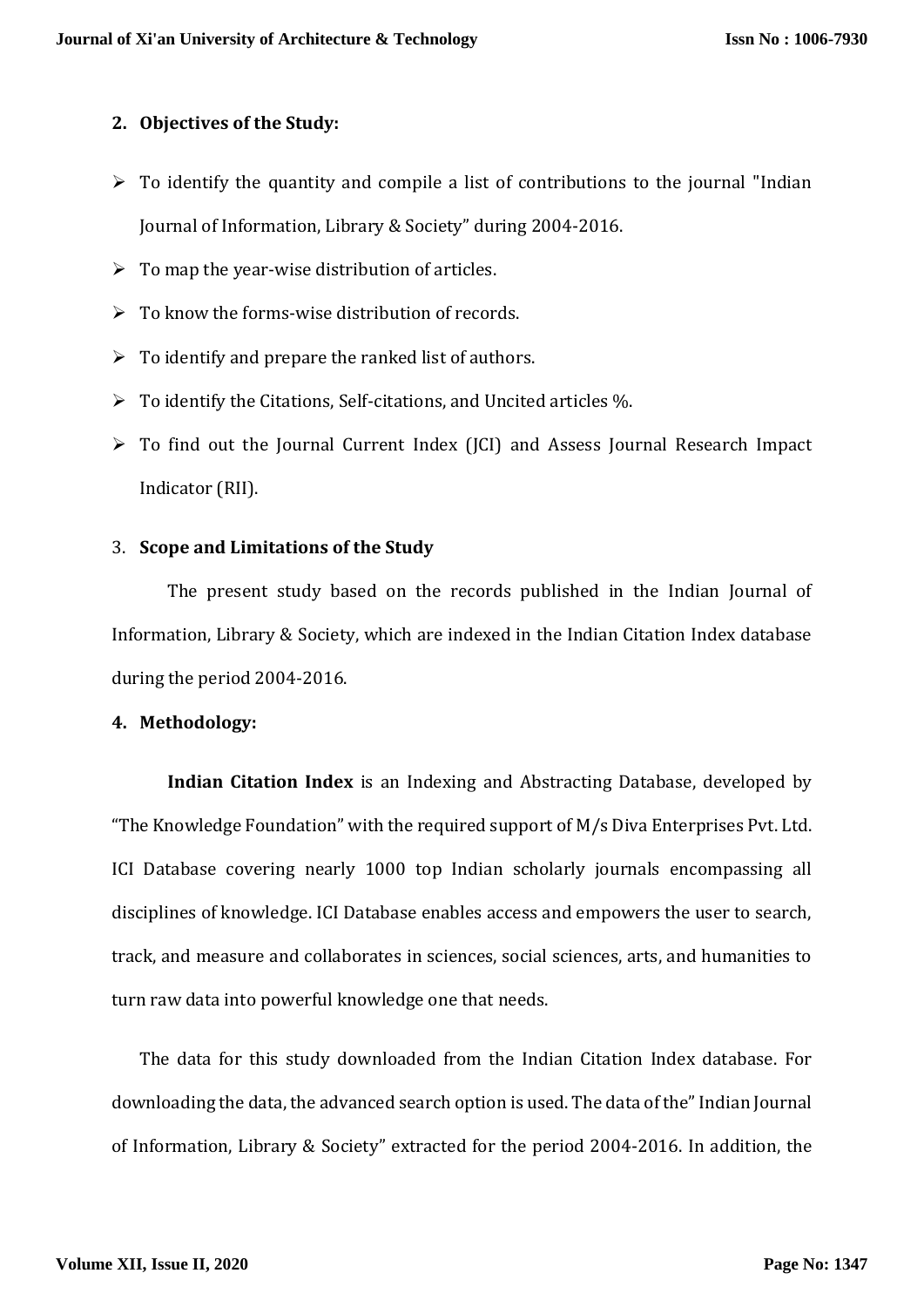same data was entered on the excel sheet and the data is subject to analysed as per the objectives of the study.

Journal Citations, self-citations, and percentage of Uncited Articles details directly extracted from the Indian Citation Index. Journal Current Index (JCI) and Journal Research Impact Index (RII) for the years 2004-2016 also directly extracted from the Indian Citation Index database. In the ICI database, there is an option called a Journal analyser to analyse the above JCI and RII.

**Journal Current Index (JCI)** is a measure and an Indicator of how topical, Urgent and hot work published in a journal is. This index reveals the contemporariness of the Journal's scope, Coverage, and articles selected for publication in Journal. It also indicates the high quality of parameters followed for the selection of manuscripts received for publication in a journal. A better score of JCI can be a reflection on the quality of peer review and editing system being followed for articles to be published in a Journal.

**Journal Research Impact Indicator (RII)** calculation is similar to Impact Factor envisaged first by Eugene Garfield and thereafter followed by all National and International citation tools (databases). Based on RII we can determine Journal's relative standing/Ranking in a subject or overall too among all indexing journals in a citation database (ICI).

#### 5. **Data Analysis and Interpretation:**

# **5.1 Year-wise Distribution of Articles in the Indian Journal of Information, Library**

| Table:1 Indian Journal of Information, Library & Society during 2004-2016 |      |                 |               |
|---------------------------------------------------------------------------|------|-----------------|---------------|
| Sl No.                                                                    | Year | <b>Articles</b> | $\frac{0}{0}$ |
|                                                                           | 2004 |                 | 8.56          |
|                                                                           | 2005 |                 | 7.53          |

#### **& Society during 2004-2016**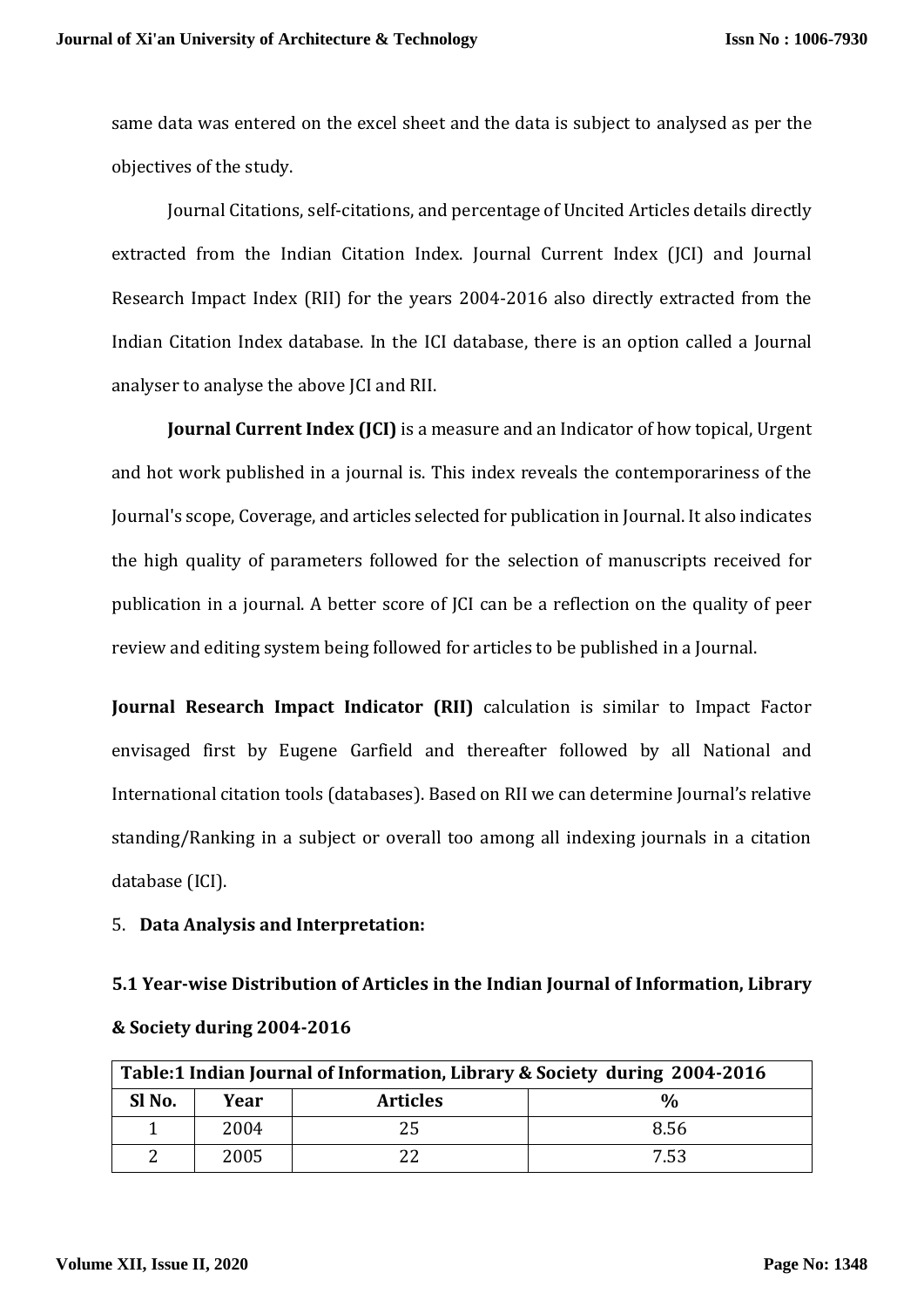| 3              | 2006 | 18 | 6.16 |
|----------------|------|----|------|
| $\overline{4}$ | 2007 | 26 | 8.90 |
| 5              | 2008 | 21 | 7.19 |
| 6              | 2009 | 25 | 8.56 |
| $\overline{7}$ | 2010 | 22 | 7.53 |
| 8              | 2011 | 25 | 8.56 |
| 9              | 2012 | 21 | 7.19 |
| 10             | 2013 | 27 | 9.25 |
| 11             | 2014 | 14 | 4.79 |
| 12             | 2015 | 29 | 9.93 |
| 13             | 2016 | 17 | 5.82 |



Table 1 reflects the number of research papers published from 2004 to 2016. The study shows that the highest numbers of 29 papers are published in the years 2015 and 27 papers published in 2013 followed by 26 and 25 papers in the years 2007 and 2011, 2009 & 2004. The lowest numbers of 14 papers are published in the years 2014 and 17 papers in the year 2016 and 18 in 2006. In all, 292 records were published during the period 2004-2016. The journal on average published 7-8 papers per issue. The number of papers published each year is nearly not consistent. Nevertheless, in the years 2015 and 2013 the number of papers published is a little high.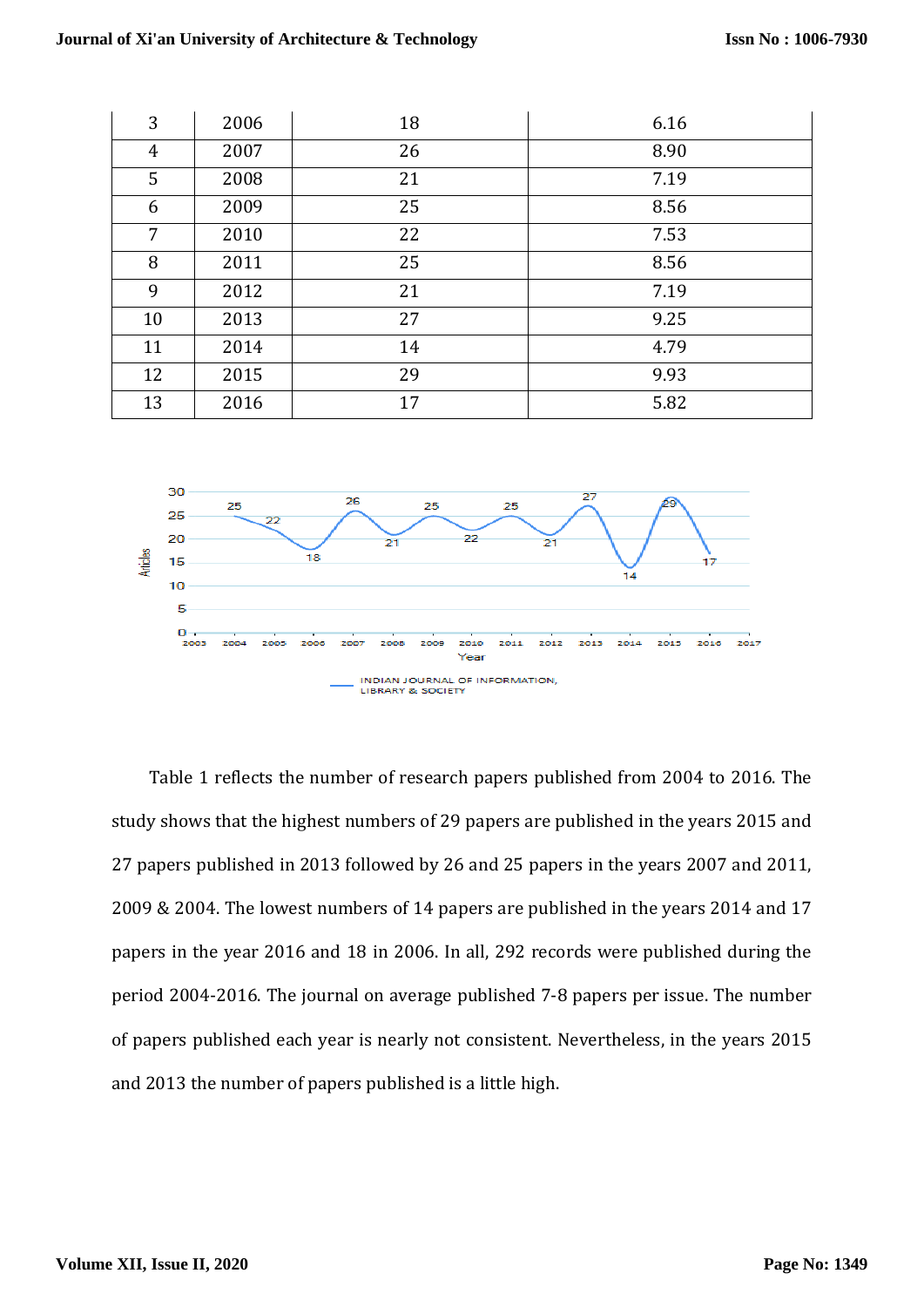| <b>Table: 2 Form-wise Distribution of Record</b> |                            |                      |          |  |
|--------------------------------------------------|----------------------------|----------------------|----------|--|
| Sl No.                                           | <b>Type of Documents</b>   | <b>No. f Records</b> | % of 292 |  |
| 1                                                | Research Article           | 260                  | 89.04%   |  |
| 2                                                | Case Study                 | 9                    | 3.08%    |  |
| 3                                                | <b>Short Communication</b> | 8                    | 2.74%    |  |
| $\overline{4}$                                   | Editorial                  | 7                    | 2.40%    |  |
| 5                                                | Review Article             | 2                    | 0.68%    |  |
| 6                                                | <b>Proceedings Paper</b>   | 1                    | 0.34%    |  |
| 7                                                | <b>Research Method</b>     | 1                    | 0.34%    |  |
| 8                                                | Special Article            |                      | 0.34%    |  |

## **5.2 Form-wise Distribution of Records**



ICI Indexes all substantive items of R & D nature published in a Journal and all these items further categorized into 14 types of Documents. Table 2 reveals the composition f the materials published in a journal covered in ICI Database. In this Journal, the majority contributions are in the form of journals Research Articles (260) which covered 89.04% of the overall contributions followed by Case Study (3.08%), and Short Communications (2.74%) and Editorials (2.40%). In the Journal Research Articles are in the highest number. Hence, we can conclude that the researchers highly prefer to publish research publications in the form of journal articles than in other forms.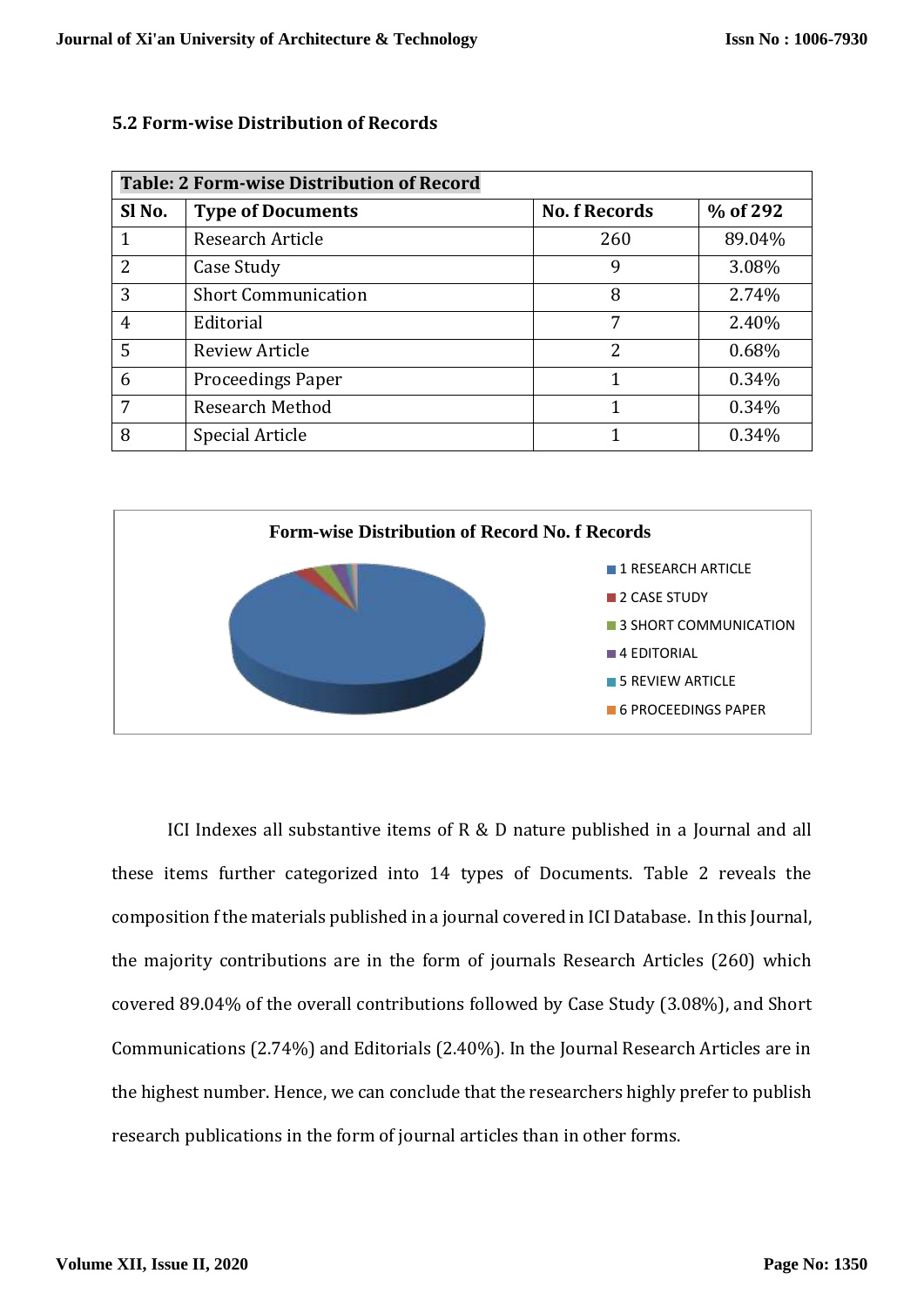| <b>5.3 Ranking List of Authors:</b> |  |
|-------------------------------------|--|
|-------------------------------------|--|

| Table: 3 Authors Contributed in Indian Journal of Information, Library & Society |                   |                      |          |                |
|----------------------------------------------------------------------------------|-------------------|----------------------|----------|----------------|
| Sl <sub>No.</sub>                                                                | <b>Author</b>     | <b>No. f Records</b> | % of 292 | Rank           |
| $\mathbf{1}$                                                                     | Ramesh L          | 15                   | 5.14%    | $\mathbf{1}$   |
| 2                                                                                | Ramesh LSRCV      | 11                   | 3.77%    | $\overline{2}$ |
| 3                                                                                | Doraswamy M       | 9                    | 3.08%    | 3              |
| 4                                                                                | Rajendran L       | 9                    | 3.08%    | 3              |
| 5                                                                                | Veeranjaneyulu K  | 9                    | 3.08%    | 3              |
| 6                                                                                | Dhiman Anil       | 8                    | 2.74%    | $\overline{4}$ |
| 7                                                                                | Hada Kapil        | $\overline{7}$       | 2.40%    | 5              |
| 8                                                                                | Kuffalikar Chitra | 7                    | 2.40%    | 5              |
| 9                                                                                | Raju AVSS         | 7                    | 2.40%    | 5              |
| 10                                                                               | Ramesh L          | $\overline{7}$       | 2.40%    | 5              |
| 11                                                                               | Saravanan T       | $\overline{7}$       | 2.40%    | 5              |
| 12                                                                               | Raju A            | 6                    | 2.05%    | 6              |
| 13                                                                               | Dominic J         | 5                    | 1.71%    | 7              |
| 14                                                                               | Naga Raju AVSS    | 5                    | 1.71%    | 7              |
| 15                                                                               | Nirmala P         | 5                    | 1.71%    | 7              |
| 16                                                                               | Singh Sewa        | 5                    | 1.71%    | 7              |
| 17                                                                               | 7 Authors         | $\overline{4}$       | 9.59%    | 8              |
| 18                                                                               | 25 Authors        | 3                    | 25.75%   | 9              |
| 19                                                                               | 39 Authors        | $\overline{2}$       | 26.52%   | 10             |
| 20                                                                               | 228 Authors       | $\mathbf{1}$         | 77.52%   | 11             |

Table 3 represents the list of top authors who have contributed their articles during the period of the study. 315 authors are contributing 292 articles to the Indian Journal of Information, Library & Society during the period 2004-2016. The leading author is Ramesh L with 15 articles that got first Rank followed by Ramesh LSRCV with 11 articles with second Rank and Doraswamy M, Rajendran L and Veeranjaneyulu K who have contributed 9 articles each and occupied 3rd position. Dhiman Anil contributed 8 articles and got 4th position. As many as 25, 39 and 228 authors have contributed 3, 2 and 1 articles respectively.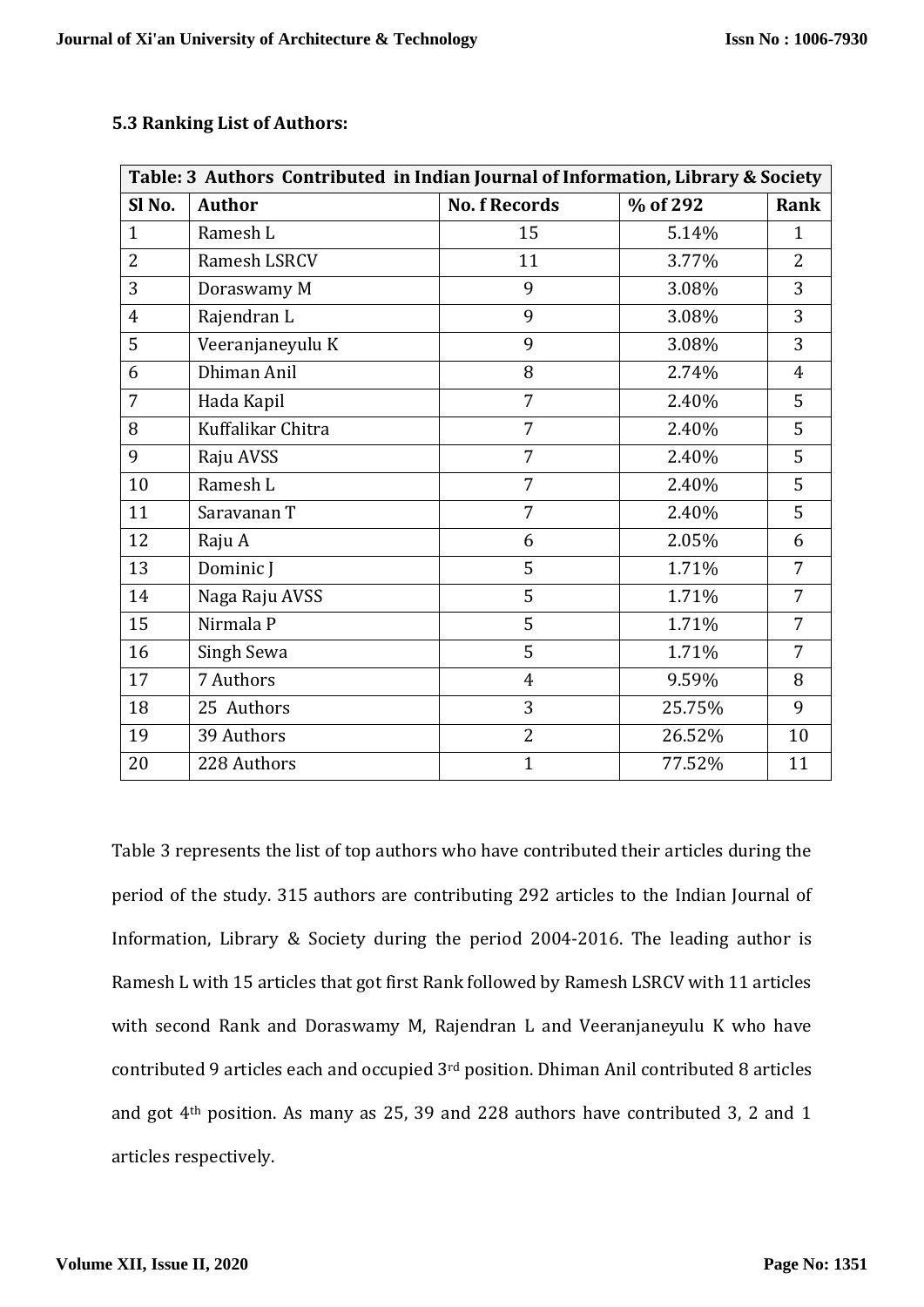# **5.4 Year-wise distribution of Records based on citations and Self-citations from**

#### **2004-2016**

| Table 4: Citations and Self Citation of Indian Journal of Information, Library & |      |                 |                  |                       |
|----------------------------------------------------------------------------------|------|-----------------|------------------|-----------------------|
| Sl No.                                                                           | Year | <b>Articles</b> | <b>Citations</b> | <b>Self-Citations</b> |
| $\mathbf{1}$                                                                     | 2004 | 25              | 5                | 1                     |
| 2                                                                                | 2005 | 22              | 7                |                       |
| 3                                                                                | 2006 | 18              | 7                | $\overline{4}$        |
| $\overline{4}$                                                                   | 2007 | 26              | $\overline{2}$   | $\theta$              |
| 5                                                                                | 2008 | 21              | 2                | $\overline{2}$        |
| 6                                                                                | 2009 | 25              | $\mathbf{1}$     | $\mathbf{1}$          |
| 7                                                                                | 2010 | 22              | $\mathbf{1}$     | $\mathbf{1}$          |
| 8                                                                                | 2011 | 25              | $\overline{2}$   | 1                     |
| 9                                                                                | 2012 | 21              | $\mathbf{1}$     | $\mathbf{1}$          |
| 10                                                                               | 2013 | 27              | $\boldsymbol{0}$ | $\theta$              |
| 11                                                                               | 2014 | 14              | $\overline{1}$   | 1                     |
| 12                                                                               | 2015 | 29              | 1                | 1                     |
| 13                                                                               | 2016 | 17              | $\overline{0}$   | $\theta$              |



Table 4 shows the Citations and Self Citation of the "Indian Journal of Information, Library & Society journal in Indian Citation Index "for the years from 2004 to 2016. Out of 292 records in the journal have 30 citations and 14 self-citations from 2004 to 2016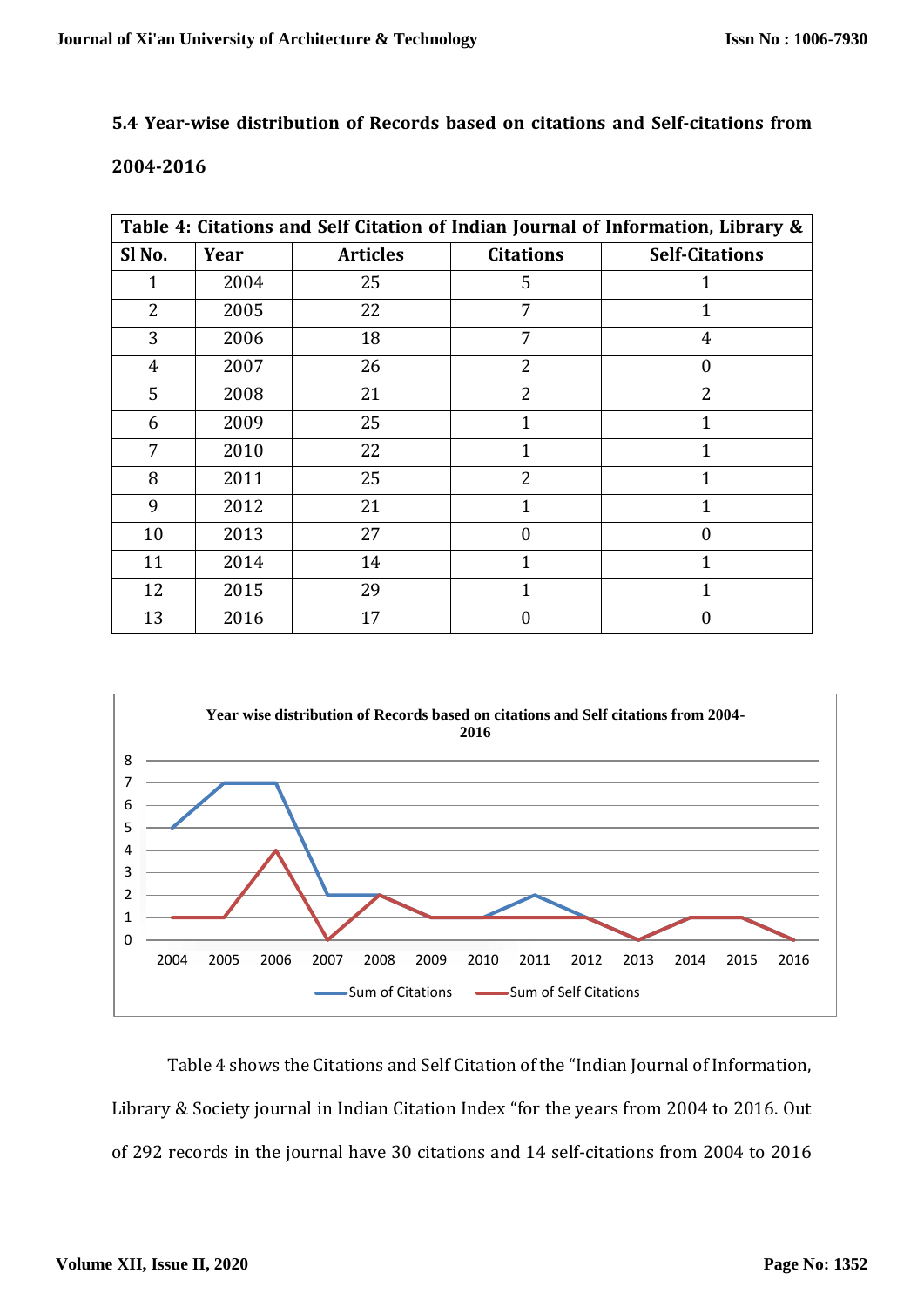were identified. In the years, 2005 and 2006 highest citations (7) identified. Moreover, in the year 2004, only 5 citations were identified. However, in the years 2013 and 2016 there is no citation identified. In the year 2006 highest 4 self-citations are identified.

## **5.5 Cited and Uncited Articles Details:**

| Table 5: Indian Journal of Information, Library & Society during 2004-2016 |                  |                       |                |
|----------------------------------------------------------------------------|------------------|-----------------------|----------------|
| <b>Articles</b>                                                            | <b>Citations</b> | <b>Self-Citations</b> | <b>Uncited</b> |
| 292                                                                        | 30               | 14                    | 92.47%         |



Table 5 explains the anatomy of a Journal in terms of total articles published, citations received to all published articles, numbers of self-citations and percentage of uncited articles."Indian Journal of Information, Library & Society" which is indexed in the Indian Citation Index database from 2004-2016, Out of 292 records only 30 records 7.53% are cited and 92.47% of records are Uncited. The 14 records are self-cited.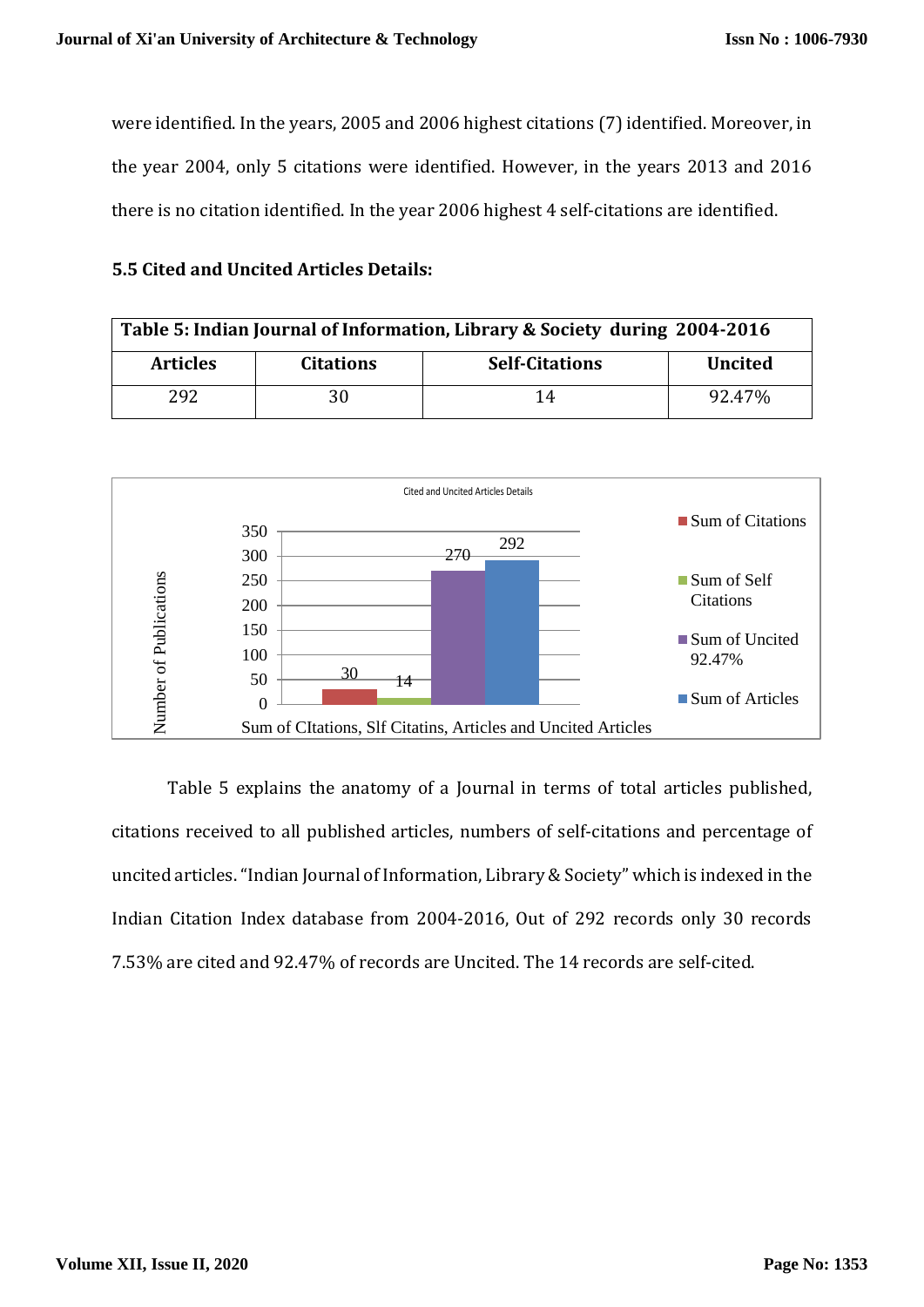# **5.6 Journal Current Index and Journal Research Impact Indicator (Indian Journal**

# **of Information, Library & Society)**

| Indian Journal of Information, Library & Society during 2004-2016 |      |                                   |                                |  |
|-------------------------------------------------------------------|------|-----------------------------------|--------------------------------|--|
| Sl No.                                                            | Year | <b>Journal Current Index(JCI)</b> | <b>Journal Research Impact</b> |  |
| 1                                                                 | 2004 | $\Omega$                          | $\ast$                         |  |
| 2                                                                 | 2005 | $\theta$                          | $\ast$                         |  |
| 3                                                                 | 2006 | $\theta$                          | 0.043                          |  |
| $\overline{4}$                                                    | 2007 | $\theta$                          | 0.025                          |  |
| 5                                                                 | 2008 | $\theta$                          | 0.045                          |  |
| 6                                                                 | 2009 | $\theta$                          | 0.021                          |  |
| 7                                                                 | 2010 | $\theta$                          | $\ast$                         |  |
| 8                                                                 | 2011 | $\Omega$                          | 0.021                          |  |
| 9                                                                 | 2012 | $\theta$                          | 0.085                          |  |
| 10                                                                | 2013 | $\overline{0}$                    | $\ast$                         |  |
| 11                                                                | 2014 | $\Omega$                          | $\ast$                         |  |
| 12                                                                | 2015 | $\overline{0}$                    | 0.049                          |  |
| 13                                                                | 2016 | $\theta$                          | 0.07                           |  |
| * RII is not available for this year                              |      |                                   |                                |  |



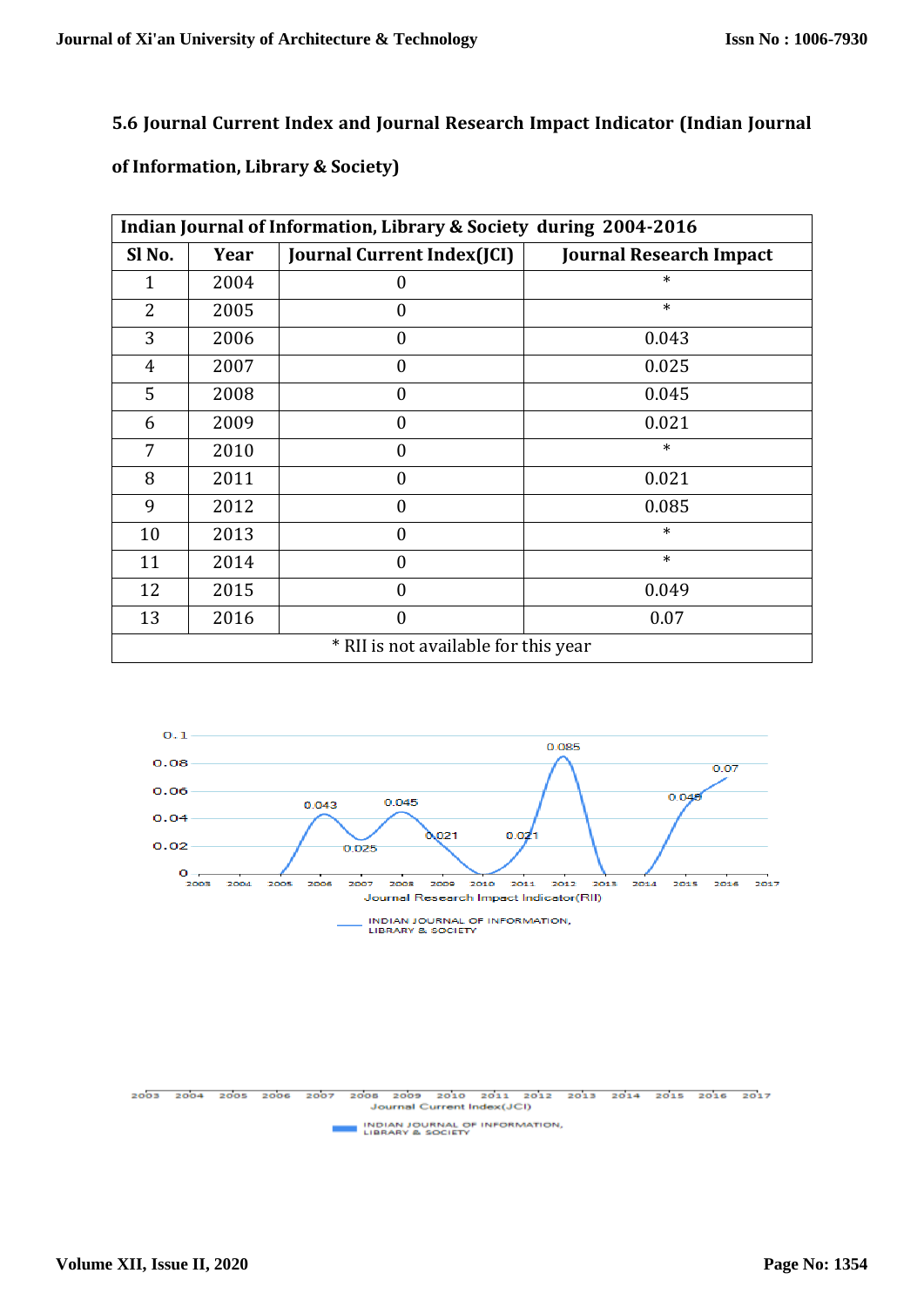Table 6 shows the Journal Citation Index (JCI) and Research Impact Indicator (RRI) of the Indian Journal of Information, Library & Society which are indexed in the Indian Citation Index from 2004 to 2016.

In the year 2012 Research Impact Indicator Value is more that is 0.085 followed by 0.049 and 0.043 RII Values.

JCI is not available for this journal.

#### **6. Conclusion:**

The Quality of the journal is based on some of the important factors like the Journal Impact factor, Research Impact indicator, Journal Current Index, h-index. Once again, these factors depend on the number of citations received for particular research work. Here one of the major results identified as a percentage of uncited articles is 92.47%. Only 7.53% of the works are received citations. There is a lacking, for providing citations to other articles that the author cited. In addition, Journal's current index is 0. In addition, RRI is very less and 0 in some of the years. Therefore, while selecting the articles for publishing the peer review process can conduct carefully and citing the previous work is more important.

From the year 2006 to 2013, 292 contributions are available. Nevertheless, It is found that contributions of articles to the journal each year are not consistent it is varying, and on an average 23 articles have been published every year. The majority contributions are in the form of journals Research Articles (260) which covered 89.04% of the overall contributions. The most leading author is Ramesh L with 15 articles that got  $1<sup>st</sup>$  Rank followed by Ramesh LSRCV with 11 articles with 2nd Rank. One of the important factors is out of 292 records, only 30 records 7.53% are cited and 92.47% of records are Uncited.